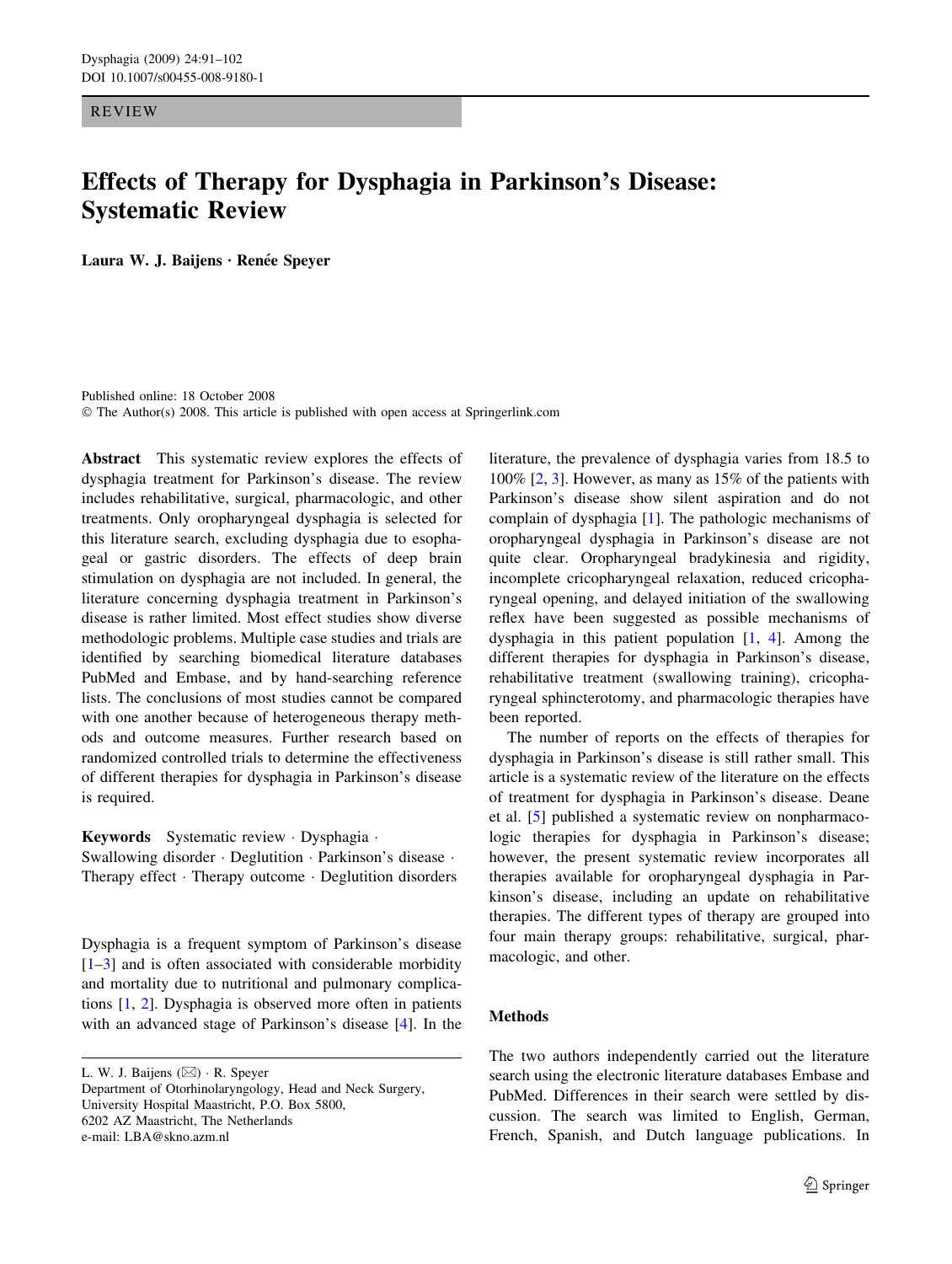Embase the Mesh terms swallowing or dysphagia were combined with Parkinsonism or Parkinson-disease. In PubMed the Mesh terms Parkinson disease or Parkinson disease, secondary or Parkinsonian disorders were combined with *deglutition disorders*. To identify the most recent publications, the search was supplemented by using free-text words (truncation or wildcard) in Embase and PubMed (for the period after January 2005 up to May 2008): deglut\* or swallow\* or dysphag\* were combined with hypokinetic syndrome or Parkinson\* or Paralysis agitans. A total of 602 articles were found in Embase and 258 articles in PubMed. Only articles on the effects of therapy for oropharyngeal dysphagia in Parkinson's disease were included. Studies describing heterogeneous subject populations that included patients with Parkinson's disease and patients with other neurologic diseases were excluded [\[6](#page-10-0)], except those studies that presented both pre- and posttreatment data per subgroup [\[7](#page-10-0)]. Patients receiving deep brain stimulation were excluded. It was decided to exclude deep brain stimulation because dysphagia has been described as a side effect of this therapy [\[8](#page-10-0)]. Studies using a subject population of fewer than three were excluded [\[9](#page-10-0)– [11](#page-10-0)]. The relevance and level of evidence of studies based on populations of fewer than three subjects is doubtful. Percutaneous endoscopic gastrostomy (PEG) tube feeding was excluded as treatment for dysphagia because it is a feeding substitute. There were no limitations on disease duration or disease severity. Articles with subjects of all ages and any duration of treatment were selected. After a first selection based on abstracts, a definitive inclusion was made using the original articles. The reference lists of all the included articles were searched for additional literature. This search did not provide additional studies. In conclusion, 16 articles were included in this review.

# **Results**

Table [1](#page-2-0) presents a summary of the 16 articles that describe rehabilitative, surgical, pharmacologic, or other therapies for dysphagia in Parkinson's disease. The first column of the table represents the level of evidence. To rate the study quality, the ABC rating scale according to Siwek et al. [[12\]](#page-10-0) was used. Level A refers to high-quality randomized controlled trials; level B refers to well-designed, nonrandomized clinical trials, and level C refers to consensus or expert opinions. Categories A and B were subdivided into two groups according to the way data were handled. The first group used statistical analyses for comparing pre- versus posttherapy data. The second group used descriptive statistics to evaluate the therapy outcome. Level C reflects an expert's opinion without presentation of any statistical data. Authors were listed in alphabetical

order. The following data were summarized (if present) for each article: the number of patients, the disease severity based on the Hoehn and Yahr scale (H-Y scale) [[13\]](#page-10-0), the kind of therapy used, the evaluation techniques, outcome parameters, blinded rater(s), on/off-motor phase, and the authors' key findings. The fluctuation in daily performance of Parkinson patients on long-term L-dopa therapy is known as the ''on/off'' phenomenon [[14\]](#page-10-0). The number of subjects refers to the group of subjects on which the study results were based, i.e., dropouts were excluded. All studies were described briefly.

Rehabilitative Treatment (Swallowing Training)

Studies to determine the effects of swallowing training in Parkinson's disease are extremely rare. El Sharkawi et al. [\[15](#page-10-0)] studied the effects of 1 month of Lee Silverman Voice Treatment (LSVT) on swallowing and voice in eight patients with idiopathic Parkinson's disease and dysphagia. The treatment was conducted four times a week at 50– 60 min per session. The effectiveness of the LSVT was evaluated by comparing pre- and posttherapy measurements, including a lateral videofluoroscopy of swallowing conducted at the same time of day and medicine cycle for each patient. One rater, who was blinded to the therapy used, performed the swallow analysis. Outcome parameters consisted of temporal and qualitative measures of swallowing. Disease severity according to the H-Y scale and statistical analysis were described. After 1 month of LSVT, the authors concluded that LSVT seemed to be effective in improving neuromuscular control of the entire upper aerodigestive tract, improving oral tongue and tongue base function during the oral and pharyngeal phases of swallowing.

In a study by Nagaya et al. [[4\]](#page-10-0), the authors tried to determine whether swallowing training, consisting of five motor function/behavioral exercises, improved swallowing function in ten patients with Parkinson's disease and dysphagia. The swallowing training took about 20 min. There was only one session of exercises. The premotor time (PMT) was evaluated pre- and posttherapy during the onmotor phase using electromyography (EMG). The PMT was defined as the latency of EMG activity when a specific movement was requested in response to an imperative stimulus, reflecting the time for information processing in the sensorimotor pathways. The modified barium swallow study (MBS) was performed only before treatment to assess the oral and pharyngeal functions in patients with Parkinson's disease. All examinations were performed during the on-motor phase. Disease severity was mentioned (H-Y scale) and a control population of 12 healthy volunteers was used. It was not mentioned whether the preversus posttreatment EMG results were scored blinded to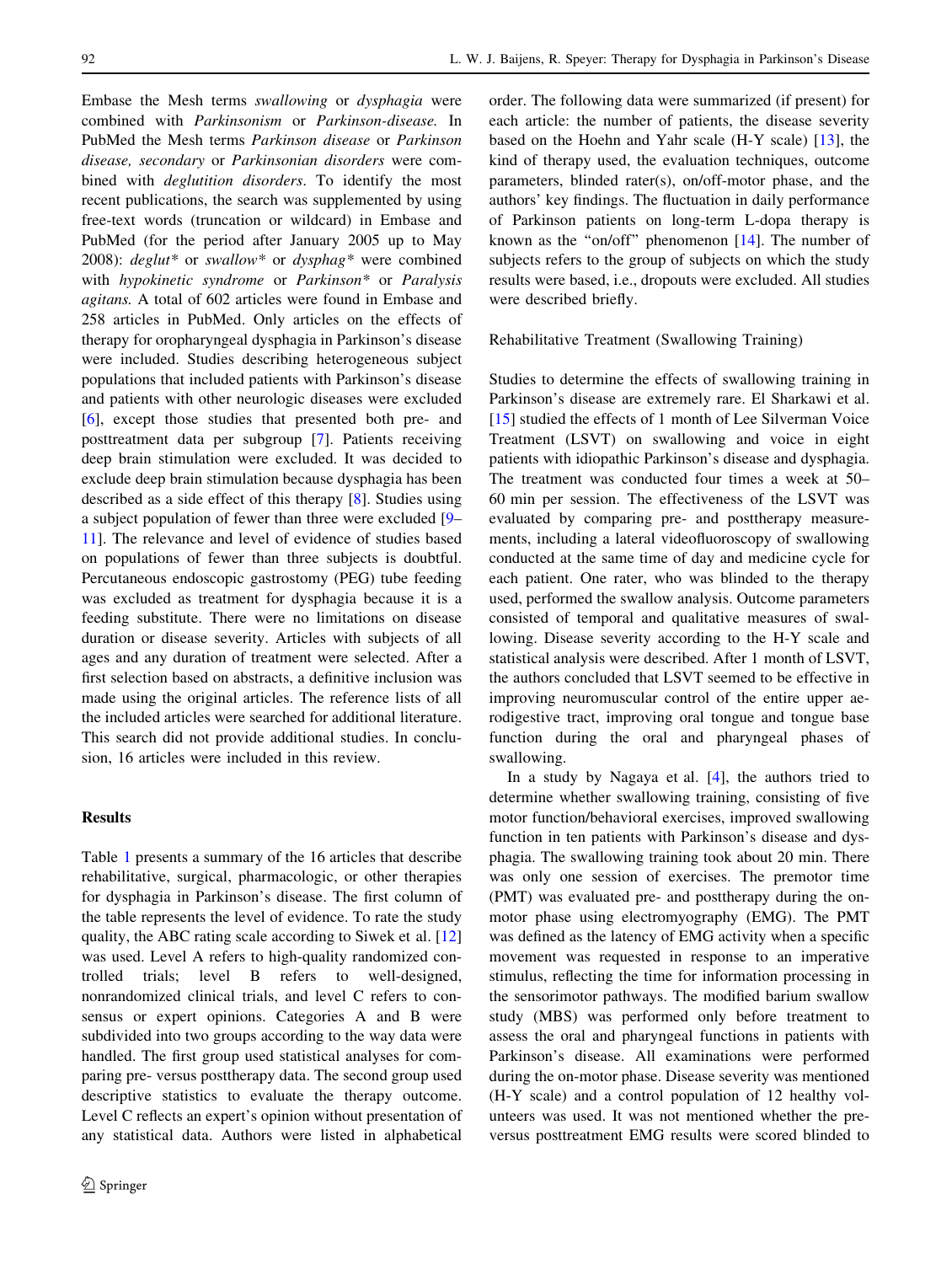<span id="page-2-0"></span>

|                                           | Table 1 Systematic review: effects of treatment for dysphagia in Parkinson's disease |                 |                                                            |                                                                                                                                                                                                                                                 |                                                                                                                                                                                                                                                                                                                                                                                                |                                                                                                                                                                                                                                                                                                                                                                                                  |
|-------------------------------------------|--------------------------------------------------------------------------------------|-----------------|------------------------------------------------------------|-------------------------------------------------------------------------------------------------------------------------------------------------------------------------------------------------------------------------------------------------|------------------------------------------------------------------------------------------------------------------------------------------------------------------------------------------------------------------------------------------------------------------------------------------------------------------------------------------------------------------------------------------------|--------------------------------------------------------------------------------------------------------------------------------------------------------------------------------------------------------------------------------------------------------------------------------------------------------------------------------------------------------------------------------------------------|
| Level of evidence                         | Data analysis                                                                        | Ref.            | Hoehn<br>scale<br>Subjects<br>$\&$ Yahr<br>$(H-Y)$         | Treatment(s) groups                                                                                                                                                                                                                             | parameters [ON/OFF motor phase]<br>Evaluation techniques Outcome                                                                                                                                                                                                                                                                                                                               | Author(s)' conclusions                                                                                                                                                                                                                                                                                                                                                                           |
| Rehabilitative treatment(s)               |                                                                                      |                 |                                                            |                                                                                                                                                                                                                                                 |                                                                                                                                                                                                                                                                                                                                                                                                |                                                                                                                                                                                                                                                                                                                                                                                                  |
| (nonrandomized<br>clinical trial)<br>1. B | (analysis of<br>variance)<br>analysis<br>Statistical                                 | $\overline{15}$ | $H - Y$ : $II - IV$<br>$N=8$                               | Lee Silverman Voice<br>Treatment (LSVT)                                                                                                                                                                                                         | [the same time of day and medicine<br>· Oropharyngeal swallow efficiency<br>· Timed variables of swallowing<br>oropharyngeal motility disorders<br>Videofluoroscopy of swallowing<br>· Identification of physiologic<br>cycle for each patient]<br>Outcome parameters:<br>Blinded judgment                                                                                                     | Findings suggest that LSVT may activate<br>aerodigestive tract, improving function in<br>both the oral tongue and the tongue base<br>during the oral and pharyngeal stages of<br>disorders is consistently reduced after<br>The incidence of the swallow motility<br>LSVT and some timed variables of<br>neuromuscular control of the entire<br>swallowing improve significantly.<br>swallowing. |
| (nonrandomized<br>clinical trial)<br>2. B | signed rank<br>(Wilcoxon<br>analysis<br>Statistical<br>test)                         | $\overline{4}$  | and IV<br>$H-Y: III$<br>$(N = 8)$<br>$(N = 2)$<br>$N = 10$ | neck, trunk, and shoulder<br>adduction of vocal folds,<br>tongue motion exercises,<br>exercises to increase the<br>1. Five exercises: range of<br>motion exercises in the<br>resistance exercises,<br>maneuverrange of<br>Mendelsohn<br>joints. | Electromyography (EMG)<br>· Premotor time (PMT)<br>Outcome parameter:<br>[ON motor phase]                                                                                                                                                                                                                                                                                                      | After swallowing training, the PMTs in the<br>patients with PD decrease significantly,<br>even if the training is given only once.<br>Swallowing training can improve the<br>initiation of the swallowing reflex in<br>patients with PD and dysphagia.                                                                                                                                           |
| (nonrandomized<br>clinical trial)<br>3. B | (paired t test)<br>analysis<br>Statistical                                           | [16]            | $H - Y$ : $II - V$<br>$N = 12$                             | presenting a spoon to the<br>Verbal cueing while<br>mouth                                                                                                                                                                                       | spoon, recording of sounds associated<br>· Duration of the "pharyngeal part" [ON<br>preceding and following each swallow<br>• Direction of respiration immediately<br>Technique (EDAT): nasal airflow,<br>contact of the lips/tongue with a<br>Exeter Dysphagia Assessment<br>• Duration of the "oral part"<br>• Number of swallows<br>Outcome parameters:<br>with swallowing.<br>motor phase] | pharyngeal part of or the mean number of<br>improves the oral and lingual bradykinesia.<br>but has no impact on the duration of the<br>reduction in the duration of the oral part<br>swallows. The use of the verbal cue<br>Verbal cueing results in a significant                                                                                                                               |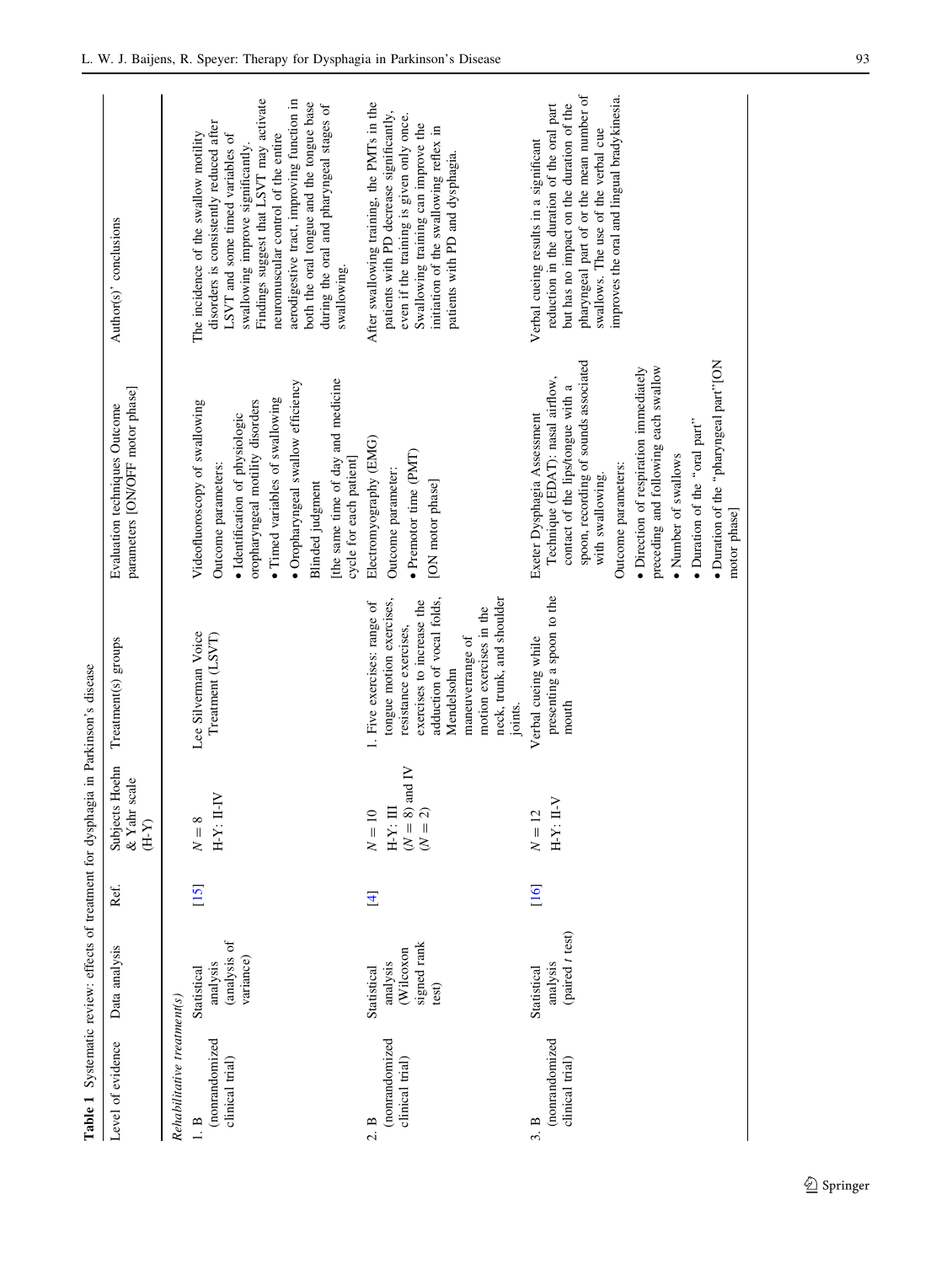| Table 1 continued                                                       |                                                                             |                |                                           |                                                                                                                                            |                                                                                                                                                                                                                                   |                                                                                                                                                                                                                                                                                                                                                              |
|-------------------------------------------------------------------------|-----------------------------------------------------------------------------|----------------|-------------------------------------------|--------------------------------------------------------------------------------------------------------------------------------------------|-----------------------------------------------------------------------------------------------------------------------------------------------------------------------------------------------------------------------------------|--------------------------------------------------------------------------------------------------------------------------------------------------------------------------------------------------------------------------------------------------------------------------------------------------------------------------------------------------------------|
| Level of evidence                                                       | Data analysis                                                               | Ref.           | Subjects Hoehn<br>& Yahr scale<br>$(H-Y)$ | Treatment(s) groups                                                                                                                        | parameters [ON/OFF motor phase]<br>Evaluation techniques Outcome                                                                                                                                                                  | Author(s)' conclusions                                                                                                                                                                                                                                                                                                                                       |
| (nonrandomized<br>clinical trial)<br>4. B                               | (analysis of<br>variance,<br>Kruskal-<br>analysis<br>Wallis)<br>Statistical | [17]           | 토<br>$N = 10$<br>$H - Y : \Pi$            | liquid and pudding-thick<br>boluses): single session<br>Bolus modification (thin                                                           | Blinded to patients' identity [ON motor<br>· Qualitative variables of swallowing<br>· Timed variables of swallowing<br>Videofluoroscopy of swallowing<br>(P-A scale <sup>h,</sup> tongue pumps).<br>Outcome parameters:<br>phase] | tongue pumps, and P-A scale with respect<br>to bolus consistency. Oral transit time and<br>the number of tongue pumps increase with<br>thinner boluses. No significant differences<br>thicker boluses, P-A score is higher for<br>are found for pharyngeal transit time.<br>between oral transit time, number of<br>Analysis reveals significant differences |
| (nonrandomized<br>clinical trial)<br>5. B                               | Descriptive<br>statistics                                                   | $\overline{7}$ | $N = 228$ PD<br>$H-Y$ : $I-V$             | Bolus modification (honey-<br>postural changes (chin<br>down): single session<br>thick, nectar-thick),                                     | · Videofluoroscopy of swallowing<br>Qualitative variable of swallowing<br>Outcome parameter:<br>(aspiration)                                                                                                                      | three interventions. 17% aspirate on one of<br>interventions. 12% aspirate on two of the<br>39% of all participants aspirate on all three<br>the three interventions. $32\%$ aspirate on<br>none of the three interventions.                                                                                                                                 |
| Surgical treatment(s)<br>6. C (consensus or<br>expert opinion)          |                                                                             | [19]           | $N = 4$                                   | Cricopharyngeal myotomy<br>diverticulectomy)<br>(Zenker's                                                                                  | Esophageal manometry <sup>a</sup><br>Videoesophagography <sup>a</sup>                                                                                                                                                             | tolerate myotomy extremely well and none<br>All four patients have experienced excellent<br>dysphagia in these patients. The patients<br>symptoms following surgery, providing<br>cricopharyngeal dysfunction in causing<br>further support for the primacy of<br>and sustained relief of esophageal<br>developed aspiration.                                |
| 7. C (consensus or<br>expert opinion)                                   |                                                                             | [20]           | Š<br>$H - Y$ : II<br>$N=3$                | Cricopharyngeal myotomy<br>diverticulectomy)<br>(Zenker's                                                                                  | Esophageal manometry <sup>a</sup><br>Videoesophagography <sup>a</sup>                                                                                                                                                             | cricopharyngeal myotomy with excellent<br>Three patients with cricopharyngeal<br>dysfunction have undergone<br>results.                                                                                                                                                                                                                                      |
| Pharmacologic treatment(s)<br>(nonrandomized<br>clinical trial)<br>8. B | signed rank<br>(Wilcoxon<br>analysis<br>Statistical<br>test)                | [21]           | $N = 18$                                  | Maximum tolerated doses<br>6.8 g per day) versus a<br>of L-dopa (range $= 1$ -<br>moments in the same<br>placebo at different<br>patients. | (duration of pharyngeal deglutition)<br>· Timed variables of swallowing<br>Lateral cineradiographies <sup>b</sup> of<br>Outcome parameters:<br>Blinded to therapy<br>swallowing                                                   | Although 11 patients complain of difficulty in<br>clinical improvement. Probably dysphagia<br>in our patients arises from a disturbance<br>deglutition is remarkably normal before<br>treatment. L-dopa fails to effect any<br>occurring before or after pharyngeal<br>feeding, their radiologic pattern of<br>deglutition.                                  |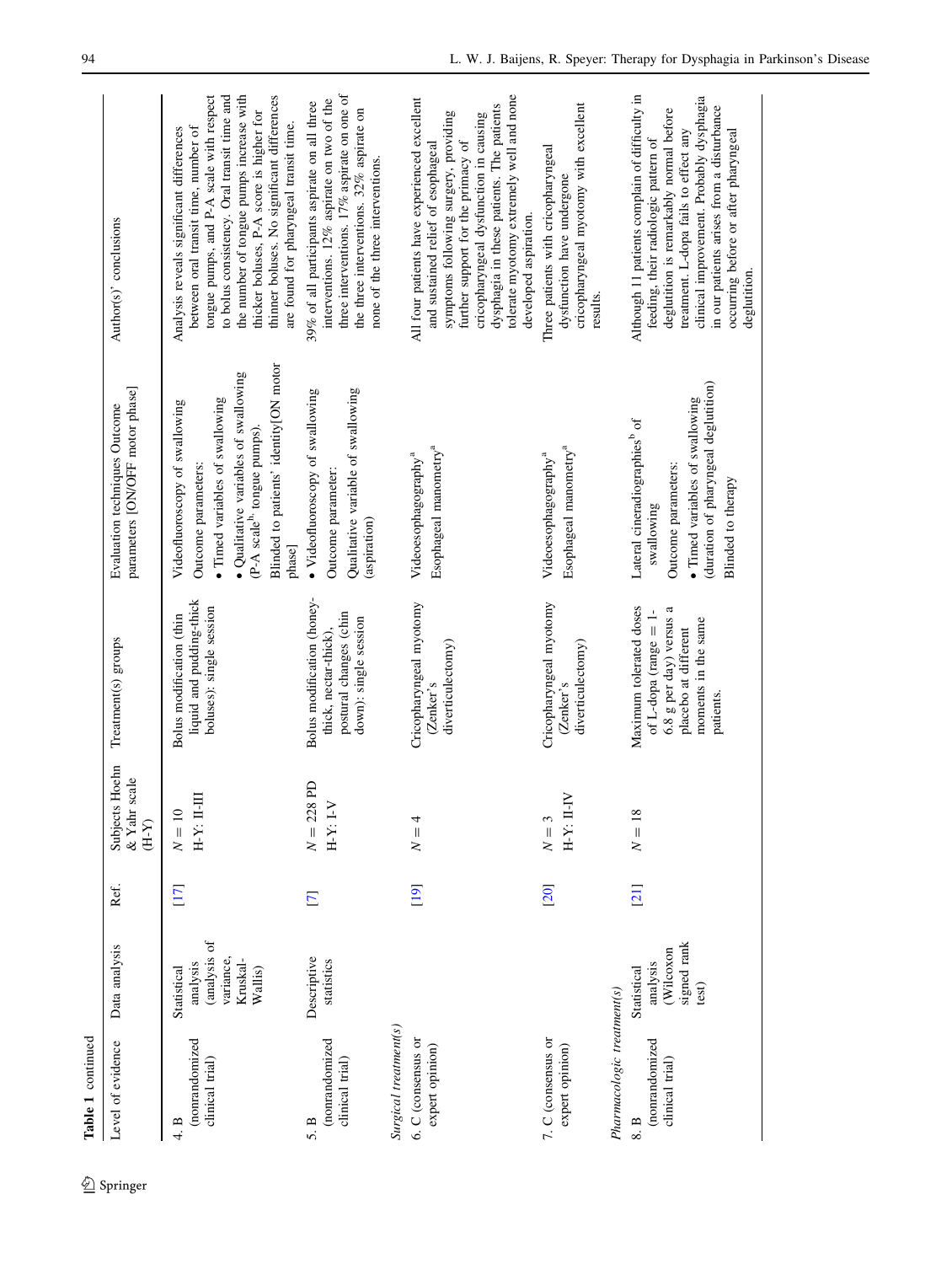| Table 1 continued                          |                                                                                               |      |                                                   |                                                                                                                                                                                                                                                                                            |                                                                                                                                                                                                                                                                                           |                                                                                                                                                                                                                                                                                                                                                                                                                                                                                                                   |
|--------------------------------------------|-----------------------------------------------------------------------------------------------|------|---------------------------------------------------|--------------------------------------------------------------------------------------------------------------------------------------------------------------------------------------------------------------------------------------------------------------------------------------------|-------------------------------------------------------------------------------------------------------------------------------------------------------------------------------------------------------------------------------------------------------------------------------------------|-------------------------------------------------------------------------------------------------------------------------------------------------------------------------------------------------------------------------------------------------------------------------------------------------------------------------------------------------------------------------------------------------------------------------------------------------------------------------------------------------------------------|
| Level of evidence                          | Data analysis                                                                                 | Ref. | Hoehn<br>scale<br>Subjects<br>$&$ Yahr<br>$(H-Y)$ | Treatment(s) groups                                                                                                                                                                                                                                                                        | parameters [ON/OFF motor phase]<br>Evaluation techniques Outcome                                                                                                                                                                                                                          | Author(s)' conclusions                                                                                                                                                                                                                                                                                                                                                                                                                                                                                            |
| (nonrandomized<br>clinical trial)<br>9. B  | test, paired t<br>signed rank<br>(Wilcoxon<br>analysis<br>Statistical<br>test)                | [22] | $= 15$<br>$\geq$                                  | minimum of 8 h, 250 mg<br>carbidopa is administered<br>apomorphine (mean dose<br>3.5 mg) is administered<br>1 week later, following<br>orally on the first day.<br>levodopa plus 25 mg<br>the same sequence.<br>medications for a<br>antiparkinsonian<br>After withholding<br>Subcutaneous | · Qualitative variables of swallowing<br>Blinded judgment (to schedule of<br>· Timed variables of swallowing<br>medication)[Pretreatment MBS<br>off][Posttreatment MBS on]<br>MBSOutcome parameters:                                                                                      | well as reduction in the pharyngeal transit<br>preparatory phase time with semisolids and<br>Swallowing dysfunction is predominantly<br>time with semisolids after apomorphine.<br>thin fluids after levodopa is observed as<br>differences are found after levodopa or<br>For qualitative variables, few significant<br>resistant to dopaminergic stimulation.<br>apomorphine. A reduction in oral                                                                                                               |
| (nonrandomized<br>clinical trial)<br>10. B | (paired t test)<br>analysis<br>Statistical                                                    | 23   | $H-Y$ : mean<br>${\cal N}=28$<br>$2.8 - 3$        | PD)G2: lactate $3 \times 1.5$ g<br>G1: "Banxia Houpo Tang"<br>(BHT) 3 $\times$ 1.5 g/day for<br>4 weeks, 30 min before<br>each meal $(N = 22$<br>$(N = 6$ PD)                                                                                                                              | reflex $=$ timing from the injection of<br>the bolus to the onset of swallowing)<br>· Timed variables of swallowing<br>(latency time of the swallowing<br>Outcome parameter:<br>Blinded to therapy<br>Submental EMG                                                                       | levodopa therapy, the traditional Chinese<br>medicine improves the swallowing reflex<br>in the Parkinson patients significantly.<br>Mechanisms of this improvement are<br>Despite all patients having long-term<br>unknown.                                                                                                                                                                                                                                                                                       |
| (nonrandomized<br>clinical trial)<br>11. B | (paired t test,<br>McNemar<br>analysis<br>Statistical<br>tests)                               | [24] | H-Y: I-IV<br>${\cal N}=10$                        | levodopa is administered.<br>12 h, the usual dose of<br>medication for at least<br>antiparkinsonian<br>After withholding                                                                                                                                                                   | · Qualitative variables of swallowing<br>• Timed variables of swallowing<br>• Coordination of swallow and<br>EMG with nasal cannula<br>Outcome parameters:<br>(visuoperceptual)<br>SWAL-QOL <sup>a</sup><br>respiration<br><b>FEES</b>                                                    | found between levodopa and coordination<br>Swallowing efficiency may be reduced with<br>indicating that the risk of aspiration may<br>of swallowing and respiration, laryngeal<br>swallowing efficiency while keeping the<br>levodopa therapy might actually reduce<br>levodopa medication. No association is<br>remain unchanged. It is speculated that<br>risk of aspiration unchanged in patients<br>penetration, or tracheal aspiration,<br>with PD.                                                          |
| (nonrandomized<br>clinical trial)<br>12. B | analysis and<br>signed rank<br>descriptive<br>(Wilcoxon<br>statistics<br>Statistical<br>test) | [26] | $H-Y$ : mean 3.1<br>${\cal N}=8$<br>$(1-N)$       | Subcutaneous apomorphine<br>$(0.05 \text{ mg/kg})$ injection<br>medications overnight<br>domperidone) after<br>antiparkinsonian<br>(combined with<br>withholding<br>(12 h)                                                                                                                 | Buccolinguofacial motor function test<br>· Qualitative variables of swallowing.<br>[Posttreatment videofluoroscopy on]<br>[Pretreatment videofluoroscopy off]<br>· Timed variables of swallowing<br>Videofluoroscopy of swallowing<br>(swallowing stage durations)<br>Outcome parameters: | improvement of early stages of swallowing<br>abnormalities and total swallowing time in<br>and improvement of the buccolinguofacial<br>interindividual variations and differential<br>swallowing disorders. This improvement<br>effects on the various swallowing stages<br>must be investigated in more patients.<br>motor score. However, the significant<br>a subgroup of patients with PD and<br>seems to be correlated mainly with<br>apomorphine improves swallowing<br>Central dopaminergic stimulation by |

 $\underline{\circledcirc}$  Springer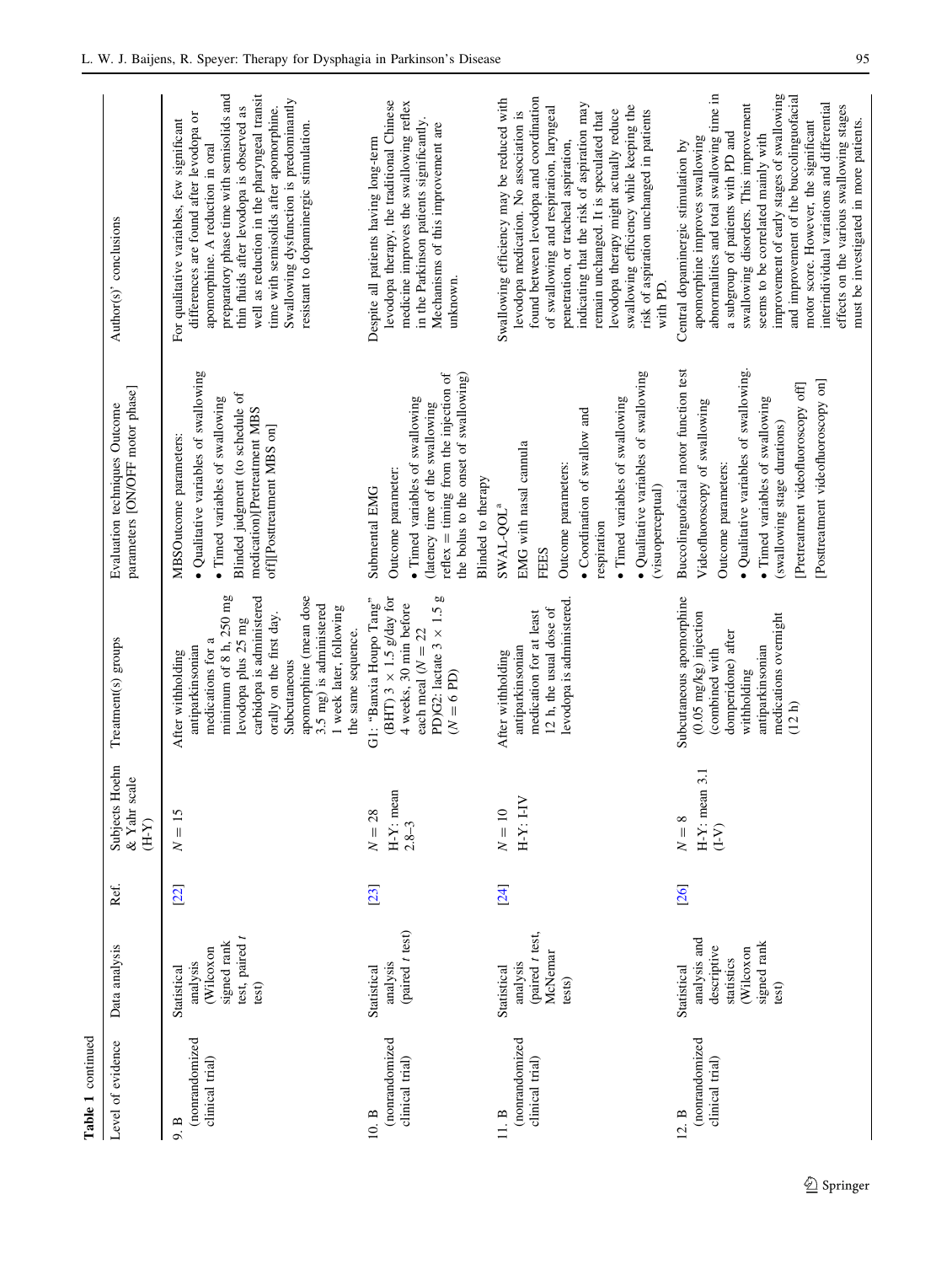| Table 1 continued                                                |                           |      |                                                |                                                                                                                                                                                                   |                                                                                                                                                                                                                                  |                                                                                                                                                                                                                                                                                                                                                                                                               |
|------------------------------------------------------------------|---------------------------|------|------------------------------------------------|---------------------------------------------------------------------------------------------------------------------------------------------------------------------------------------------------|----------------------------------------------------------------------------------------------------------------------------------------------------------------------------------------------------------------------------------|---------------------------------------------------------------------------------------------------------------------------------------------------------------------------------------------------------------------------------------------------------------------------------------------------------------------------------------------------------------------------------------------------------------|
| Level of evidence                                                | Data analysis             | Ref. | Subjects Hoehn<br>scale<br>$&$ Yahr<br>$(H-Y)$ | Treatment(s) groups                                                                                                                                                                               | parameters [ON/OFF motor phase]<br>Evaluation techniques Outcome                                                                                                                                                                 | Author(s)' conclusions                                                                                                                                                                                                                                                                                                                                                                                        |
| (nonrandomized<br>clinical trial)<br>13. B                       | Descriptive<br>statistics | [27] | $H - Y$ : $I - IV$<br>$N = 15$                 | G1: Levodopa: intake of a<br>Therapeutic maneuvers<br>subject's usual dose of<br>medications overnight.<br>$(> 8 h) (N = 15)$ G2:<br>antiparkinsonian<br>levodopa after<br>withholding<br>$(N=3)$ | · Swallowing behaviors (mastication,<br>peristalsis, tongue movements, etc.)<br>bolus formation, oral stasis, lingual<br>[Posttreatment MBS on]<br>Pretreatment MBS off]<br>Outcome parameters:<br><b>NIBS</b>                   | to dramatic. Transit times for thick boluses<br>degree of improvement ranges from mild<br>following an oral dose of levodopa. The<br>G1: 5/15 patients with abnormal swallows<br>show the greatest improvement. Higher<br>airway protection technique eliminates<br>additional benefit.G2: The voluntary<br>show improvement in swallowing<br>doses of levodopa do not provide<br>aspiration in 2/3 patients. |
| (nonrandomized<br>clinical trial)<br>14. B                       | Descriptive<br>statistics | [28] | ean 1.9<br>$N = 12 - 15?$<br>$H-Y: m$          | combination with 50 mg<br>benserazide) orally<br>200 mg levodopa (in                                                                                                                              | · Qualitative variables of swallowing<br>• Timed variables of swallowing<br>Posttreatment MBS on]<br>[Pretreatment MBS off]<br>Outcome parameters:<br><b>MBS</b>                                                                 | Aspiration is found in 3 patients. Two of<br>levodopa treatment due to a reduction of<br>aspiration. The dopaminergic mechanism<br>may play a role in oropharyngeal control<br>these 3 patients reveal no post-levodopa<br>bradykinesia and rigidity of the tongue.<br>More than half of the patients experience<br>improved swallowing function after<br>of swallowing.                                      |
| (nonrandomized<br>Other treatment(s)<br>clinical trial)<br>15. B | Descriptive<br>statistics | [29] | $H - Y : \Pi$<br>$N=3$                         | Mandibular implant<br>overdentures                                                                                                                                                                | Self-rating scale for chewing abilities <sup>b</sup><br>$0 = none$ , $3 = severe$ complaints).<br>gastrointestinal (GI) symptoms by<br>Modified symptom questionnaire on<br>Horrowitz et al. (4-point scale:<br>Body weight (kg) | On the gastrointestinal scale, all patients have<br>prosthodontic treatment increases chewing<br>improved from a mean score of 8.7 to 5.7<br>despite a general deterioration of the PD<br>scores during follow-up. The implant-<br>ability and appears to enhance<br>oropharyngeal predigestion.                                                                                                              |
| 16. C (consensus<br>or expert<br>opinion)                        |                           | [31] | $N = 4$                                        | cricopharyngeal muscle<br>Percutaneous injection of<br>botulinum neurotoxin<br>type A in the                                                                                                      | Videofluoroscopy of swallowing<br>(visuoperceptual rating?)<br>Clinical examination<br>Electromyography                                                                                                                          | Given its safety and effectiveness, the authors<br>who might benefit from surgical myotomy.<br>alternative to invasive procedures or may<br>be a useful tool for identifying patients<br>neurotoxin type A may be a successful<br>propose that treatment with botulinum                                                                                                                                       |
|                                                                  |                           |      |                                                | G1, G2 = group 1, group 2; P-A scale = penetration-aspiration scale by Rosenbek et al. [18]                                                                                                       |                                                                                                                                                                                                                                  | PD = Parkinson's disease; SWAL-QOL = dysphagia-specific quality of life questionnaire; FEES = fiberoptic endoscopic evaluation of swallowing; MBS = modified barium swallow study;                                                                                                                                                                                                                            |

 Only pre-therapy evaluation Only posttherapy evaluation

ab

 $\underline{\textcircled{\tiny 2}}$  Springer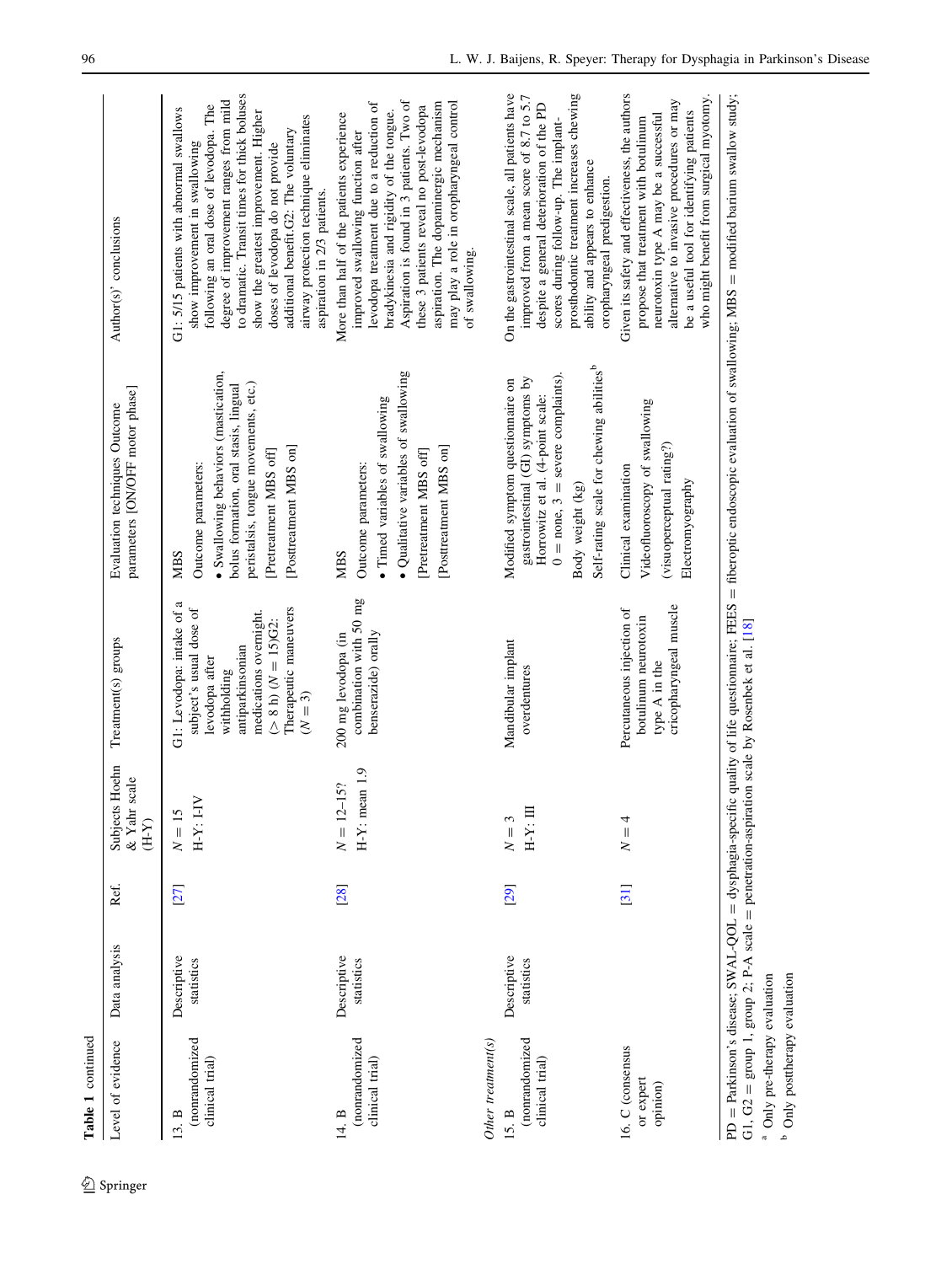the schedule of treatment. A statistically significant decrease in PMT in patients with Parkinson's disease was observed after swallowing training, even though the training was done only once. The initiation of the swallowing reflex in patients with Parkinson's disease and dysphagia could be improved by swallowing training.

In the report by Pinnington et al.  $[16]$  $[16]$ , the effects of verbal cueing on the swallowing function while presenting a spoon of liquid to the mouth (on-motor phase) were evaluated by means of the Exeter Dysphagia Assessment Technique (EDAT) in 12 patients with Parkinson's disease compared to 14 control patients on the orthogeriatric ward. The EDAT recorded nasal airflow, contact of the lips or tongue with a spoon, and sounds associated with swallowing. Disease severity was scored according to the H-Y disability scale and the Unified Parkinson's Disease rating scale. It was not mentioned whether the rating during the EDAT was performed blinded to diagnosis and therapy. After statistical analysis the authors concluded that the use of verbal cueing resulted in a significant reduction in the duration of the oral part of swallowing, but had no impact on the duration of the pharyngeal part of swallowing or the mean number of swallows.

Troche et al. [[17\]](#page-10-0) evaluated the effect of bolus consistency on timing and safety of swallowing in patients with Parkinson's disease. The severity of the disease was scored using the H-Y scale. During videofluoroscopy, ten Parkinson patients completed a dry swallow, six 5-cc trials of pudding-thick liquid, and six 5-cc trials of thin liquid. The trials were presented in random order. Swallowing was analyzed using qualitative (penetration-aspiration scale [P-A] by Rosenbek et al. [[18\]](#page-10-0) and number of tongue pumps) and quantitative (timed variables) swallowing parameters. Patients were tested 1 h after medication during the on-motor phase. The examiner was blinded to the patients' identity. Analysis revealed significant differences between oral transit time, number of tongue pumps, and penetration-aspiration scale with respect to bolus consistency. Oral transit time and the number of tongue pumps increased with thicker boluses and the P-A score was higher for thinner boluses. No significant differences were found for pharyngeal transit time.

Logemann et al. [\[7](#page-10-0)] performed a study to identify which of three treatments for aspiration on thin liquids (chindown posture, nectar-thickened liquids, or honey-thickened liquids) resulted in the most successful immediate elimination of aspiration during a videofluoroscopic swallow study in patients with dementia and/or Parkinson's disease. Two hundred twenty-eight Parkinson patients underwent all three interventions in randomly assigned order. The H-Y scale was used. The outcome parameter during videofluoroscopy was a qualitative variable (aspiration) of swallowing. No information about the on/off-motor phase during measurements was given. Thirty-nine percent of participants with Parkinson's disease without dementia aspirated on all three interventions. Twelve percent aspirated on two of the three interventions. Seventeen percent aspirated on one of the three interventions. Thirty-two percent aspirated on none of the three interventions. Based on these descriptive results the authors concluded that the most frequently successful intervention to eliminate thinliquid aspiration immediately was the honey-thickened liquid, followed closely by the nectar-thickened liquid and then the chin-down posture.

## Surgical Treatment

Two articles provided anecdotal data about surgical treatment for dysphagia in Parkinson's disease. In the articles by Born et al. [\[19](#page-10-0)] and Byrne et al. [\[20](#page-10-0)], cricopharyngeal sphincterotomy was performed in very small groups of patients. Born et al. [\[19](#page-10-0)] described four patients who experienced excellent and sustained relief of esophageal symptoms following surgery, providing further support for the primacy of cricopharyngeal dysfunction in causing dysphagia in these patients. The patients tolerated myotomy extremely well and none developed aspiration. Byrne et al. [\[20](#page-10-0)] studied three patients with cricopharyngeal dysfunction who had undergone cricopharyngeal myotomy with excellent results. Only pretreatment measurements consisting of manometry and videoesophagography were performed in both studies. No posttreatment measurements were described, although the authors' own conclusions were included. In contrast to Born et al. [\[19](#page-10-0)], Byrne et al. [\[20](#page-10-0)] mentioned disease severity (H-Y scale).

## Pharmacologic Treatment

Seven articles provided information about the effects of antiparkinsonian drugs on the swallowing function.

Calne et al. [\[21](#page-10-0)] studied the effect of maximum tolerated doses of L-dopa on swallowing (range  $= 1-6.8$  g/day) compared to a placebo in 18 patients with idiopathic parkinsonism by means of lateral cineradiography. Data were gathered for both L-dopa and placebo use in the same patients. The outcome parameter was duration of pharyngeal deglutition. Patients and the radiologist were blinded to therapy. Disease severity and on/off-motor phase were not mentioned. Statistical analysis showed no significant difference between the pharyngeal transit times during the intake of L-dopa and of placebo. However, all patients showed remarkably normal radiologic patterns of deglutition before the onset of treatment; only 11 of 18 patients suffered from subjective dysphagia.

Hunter et al. [[22\]](#page-10-0) studied the degree of dopaminergic response of swallowing dysfunction in 15 patients with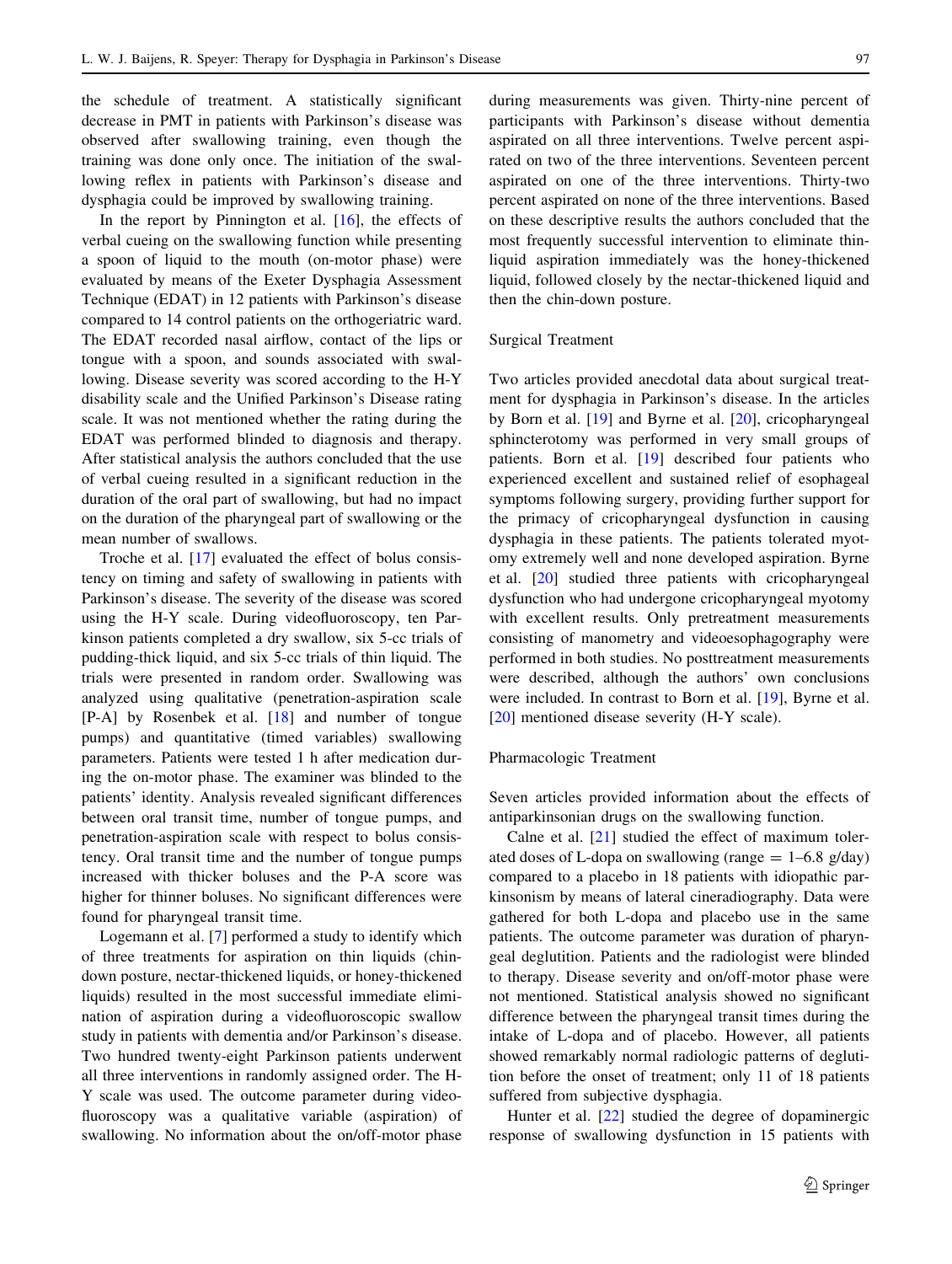Parkinson's disease. After a minimum of 8 h of withdrawal from antiparkinsonian medication, the patients received a single oral dose of 250 mg of levodopa plus 25 mg of carbidopa on the first study day. The pretreatment MBS was performed during the off-motor phase and the posttreatment MBS during the on-motor phase. One week later the sequence of medication was repeated using subcutaneous apomorphine (mean dose  $= 3.5$  mg). Outcome parameters consisted of qualitative measures of swallowing function and timed components of swallowing. Two blinded judges performed the rating of the MBS. No information was given about the initial severity of the disease of the included patients. For qualitative variables, few significant differences were found after levodopa or apomorphine. A significant reduction in oral preparatory phase time with semisolids and thin fluids after levodopa was observed, as well as a reduced pharyngeal transit time with semisolids after apomorphine. Using statistical analysis, the authors concluded that swallowing dysfunction was predominantly resistant to dopaminergic stimulation.

The study by Iwasaki et al. [[23\]](#page-10-0) described the positive therapy effects of traditional Chinese medicine ''Banxia Houpo Tang'' (BHT) in improving the swallowing reflex of patients with Parkinson's disease. They studied 28 patients with a defined H-Y score and compared them to five healthy controls of comparative age. They divided the patients with Parkinson's disease into two groups. Twentytwo patients and the healthy controls were given BHT 1.5 g three times a day for 4 weeks at 30 min before each meal and six patients were given the same amount of lactate. The evaluation tool used was submental electromyography (EMG). Latency time of the swallowing reflex (timing from the injection of the bolus to the onset of swallowing) was used as the outcome parameter. The examiners did not know which patients took BHT or lactate. Whether patients were examined during an on/off-motor phase was not mentioned. The EMG examinations before and after treatment were performed at 11 a.m. After therapy a statistically significant decrease of swallowing reflex time was demonstrated in the patient group receiving BHT. It remains unclear which components in the extract of dried plants were responsible for the improvement of the swallowing function.

Lim et al. [[24\]](#page-10-0) studied the effect of the usual dose of levodopa on the coordination of swallowing and respiration in ten patients with Parkinson's disease. The patients were randomly assigned to group 1 or group 2. Group 1 had the first assessment session during the on-motor phase and the second assessment session during the off-motor phase. Group 2 had the first session during the off-motor phase and the second during the on-motor phase. The two sessions during ''on'' and ''off'' were performed in the

morning at least 1 week apart. The assessment consisted of EMG with a nasal cannula and an endoscopic evaluation of swallowing (FEES). A dysphagia quality-of-life questionnaire (SWAL-QOL) was filled out only before treatment [\[25](#page-10-0)]. Disease severity according to the H-Y scale and statistical analysis were described. No information was given whether the results of the EMG and FEES were scored blinded to therapy. After statistical analysis the authors concluded that swallowing efficiency might be reduced with levodopa medication. No association was found between levodopa and coordination of swallowing and respiration, laryngeal penetration, or tracheal aspiration, indicating that the risk of aspiration may remain unchanged. According to the authors, further studies comprising larger numbers of patients are needed to determine whether the trend in swallowing efficiency is a true effect and to confirm if there really is no difference in risk of aspiration between "on" and "off" states of levodopa.

Tison et al. [[26\]](#page-10-0) studied the effects of apomorphine (in combination with domperidone) on buccolinguofacial motoricity and on various swallowing stages by using videofluoroscopy in eight patients with Parkinson's disease and dysphagia. The severity of the disease was scored by the H-Y scale. The pre- and posttherapy assessments included a buccolinguofacial motor function test and videofluoroscopy of swallowing analyzed using qualitative and quantitative swallowing parameters. Only a subjective self-rating of the dysphagia severity on a 10-point scale was carried out pretreatment. Pretreatment measurements were performed during the off-motor phase after overnight withdrawal of medication. Posttreatment measurements were performed during the on-motor phase. It was not mentioned whether rating of the videofluoroscopic examinations was performed blinded to therapy or by how many judges. After statistical analysis the authors found statistically significant results indicating that central dopaminergic stimulation by apomorphine improves swallowing abnormalities and restricts total swallowing time in a subgroup of patients with Parkinson's disease and swallowing disorders. This improvement was correlated mainly with improvement of the early stages of swallowing and improvement of the buccolinguofacial motor score. However, the interindividual variations and differential effects on the various swallowing stages must be investigated in a larger patient population in order to detect statistically significant differences.

In contrast to the previous four articles that used statistical analysis, the following two studies provided descriptive data about the effects of levodopa on the swallowing function.

In the study by Bushmann et al.  $[27]$  $[27]$ , the effects of the intake of the usual dose of levodopa were evaluated by means of pre- and posttreatment MBS in 20 patients with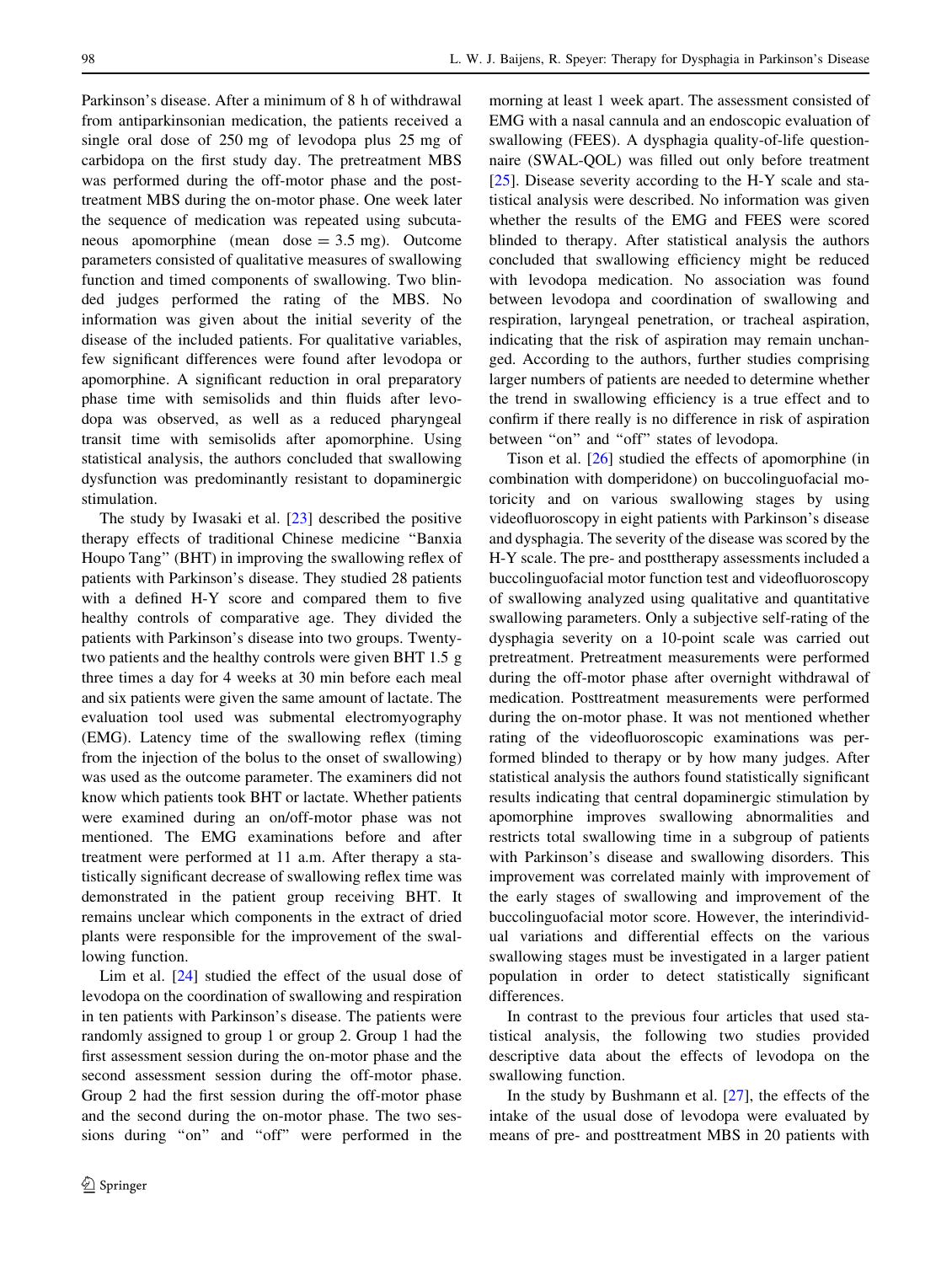Parkinson's disease. The severity of the disease was scored by the H-Y scale. The number of subjects with Parkinson's disease who were included in the data analysis was not clear. Only 15 of 20 patients had abnormal swallows on MBS before therapy. A second therapy consisting of a voluntary airway protection technique for the mechanical modification of swallowing was applied to three patients. It was not clear whether these three patients also participated in the levodopa trial. An oral motor screening exam and Logemann's bedside dysphagia evaluation were performed only pretherapy. A control group of 13 subjects with no clinical evidence of neurologic or swallowing abnormality was recruited. The pretreatment MBS was performed during the off-motor phase and the posttreatment MBS during the on-motor phase. A variety of swallowing behaviors were assessed during the MBS by two speech pathologists, of which one was blinded to diagnosis. A clear improvement in swallowing in 5 of the 15 patients following an oral dose of levodopa was observed. The voluntary airway protection technique eliminated aspiration in two of three patients. According to the authors, higher doses of levodopa did not provide additional benefit.

Fuh et al. [[28\]](#page-10-0) examined the oropharyngeal swallowing ability in 19 Parkinson's disease patients using MBS before and after administering oral levodopa (200 mg) in combination with benserazide (50 mg). Salivation and subjective swallowing difficulty were graded on a 5-point scale pretreatment. Salivation was graded as follows:  $0 =$  normal,  $1 =$  slight but definite excessive saliva in mouth with possible nighttime drooling,  $2 =$  moderately excessive saliva with minimal drooling,  $3 =$  marked excessive saliva with some drooling,  $4 =$  marked drooling requiring constant use of tissue or handkerchief. Subjective swallowing difficulty was scored on a 5-point scale as well:  $0 =$  normal,  $1 =$  rare choking,  $2 =$  occasional choking,  $3 =$  requiring soft food,  $4$  = requiring nasogastric or percutaneous endoscopic gastrostomy (PEG) tube feeding. The pretreatment MBS was performed during the off-motor phase and the posttreatment MBS during the on-motor phase. The severity of Parkinson's disease was determined using the H-Y scale and the Schwab and England scores. The judge who rated the radiologic recordings was blinded to the severity of the disease but was not blinded to the time the drugs were taken. Twelve of 19 patients had abnormal swallows on MBS. Six of these 12 patients showed improvement after taking levodopa. Three of 19 patients showed aspiration on MBS. Two of these three revealed no post-levodopa aspiration. It was not clear whether these three patients overlapped with the 12 patients with abnormal swallows. Based on descriptive statistics, the authors concluded that more than half of the patients experienced improved swallowing function after levodopa treatment due to a reduction of bradykinesia and rigidity of the tongue.

### Other Treatments

Heckmann et al. [[29\]](#page-11-0) studied the benefit of using dental implants combined with overdentures to improve chewing and preingestion capacity in three severely handicapped Parkinson patients. Disease severity was scored according to the H-Y scale. Gastrointestinal (GI) symptoms were assessed pre- and posttreatment using a modified symptom questionnaire described by Horrowitz et al. [\[30](#page-11-0)]. Five GI symptoms, i.e., abdominal bloating, heartburn, dysphagia, regurgitation, and constipation, were evaluated on a 4-point severity scale. Body weight was measured before and after therapy. A self-rating scale for chewing abilities was filled out after therapy. It was not described whether the GI symptom score and the self-rating scale for chewing abilities were performed during the on-motor phase. The authors interpreted improved chewing capacity, a moderate gain in body weight, and an improved GI score as signs of improved predigestion.

In the study by Restivo et al. [\[31](#page-11-0)], the effect of percutaneous injected botulinum toxin for cricopharyngeal dysfunction was evaluated in four patients with Parkinson's disease by means of videofluoroscopy of swallowing and electromyography. No information was given about the severity of the disease, the on/off-motor phase during measurements, statistics, or whether the rater(s) were blinded to therapy. The method of rating the videofluoroscopy was not described precisely (visuoperceptual?). The authors concluded that given its safety and effectiveness, the treatment with botulinum neurotoxin type A may be a successful alternative to invasive procedures or may be a useful tool for identifying patients who might benefit from surgical myotomy.

# Conclusion

#### Methodologic Problems

According to the ABC rating scale of Siwek et al. [\[12](#page-10-0)], none of the included articles were level A (randomized controlled trial). Thirteen of the included articles represented level B (nonrandomized clinical trial); however, some of these studies included very small subject populations (e.g., Heckmann et al. [[29\]](#page-11-0)). Three articles represented level C (expert's opinion). Of the ABC rating scale, level C (expert's opinion/consensus) provides the least evidence for key clinical recommendations. The included studies on the effects of dysphagia treatment in patients with Parkinson's disease varied in quality of design and most of the included studies had at least one methodologic shortcoming that may have introduced bias. In two articles the therapy effects were evaluated positively by the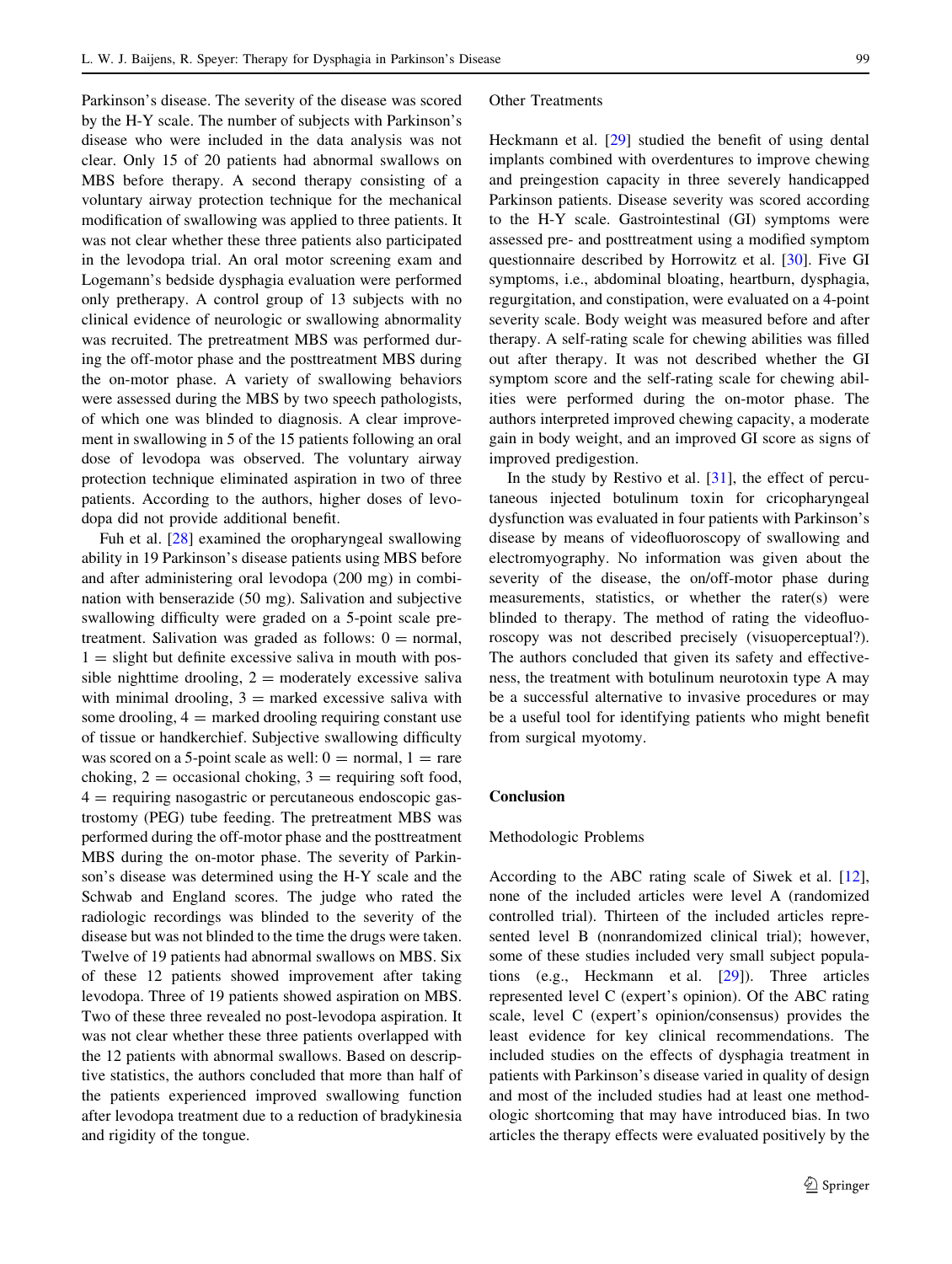authors despite the fact that only pretreatment examinations were performed [\[19](#page-10-0), [20\]](#page-10-0). These articles provided no evidence of efficacy because of the missing posttherapy measurements.

Some studies did not have an adequate method of randomization for referral to different intervention groups, e.g., Iwasaki et al. [\[23](#page-10-0)] and Bushman et al. [[27\]](#page-10-0) did not score pre- versus posttreatment blinded for the schedule of treatment  $[4, 24, 26-28]$  $[4, 24, 26-28]$  $[4, 24, 26-28]$  $[4, 24, 26-28]$  $[4, 24, 26-28]$ , nor did they have an adequate placebo or control population  $[7, 15, 17, 22, 26-29]$  $[7, 15, 17, 22, 26-29]$  $[7, 15, 17, 22, 26-29]$  $[7, 15, 17, 22, 26-29]$  $[7, 15, 17, 22, 26-29]$  $[7, 15, 17, 22, 26-29]$  $[7, 15, 17, 22, 26-29]$  $[7, 15, 17, 22, 26-29]$  $[7, 15, 17, 22, 26-29]$  $[7, 15, 17, 22, 26-29]$  $[7, 15, 17, 22, 26-29]$ . Very often a control group receiving no therapy for dysphagia when in fact an indication for treatment is present is regarded as unethical and therefore usually not approved by any medical ethical committee. Repeated baseline measurements during the waiting period between the referral for therapy and the actual therapy onset could compensate this shortcoming more or less.

Selection bias might be a methodologic shortcoming in some studies. Despite the fact that the control group had neither a history of dysphagia nor evidence of neurologic or respiratory disease, the use of a rather aged subject population (such as the mean subject's age of 78 years in Pinnington's study  $[16]$  $[16]$  makes the presence of dysphagia without subjective complaints more likely. Calne et al. [[21\]](#page-10-0) described the effect of maximum tolerated doses of L-dopa on the duration of the pharyngeal phase as outcome. However, pretherapy the pharyngeal phase showed normal radiologic patterns. Now it seems as if L-dopa failed to have an effect in an already normal radiologic pattern of deglutition, whereas the information of the total swallowing act was incomplete. In some articles no information was given about the Parkinson's disease severity scale [[19,](#page-10-0) [21,](#page-10-0) [22,](#page-10-0) [31\]](#page-11-0). Some authors did not describe the ''on'' or "off"-motor phase during the examinations and therapy [\[7](#page-10-0), [19–21](#page-10-0), [23,](#page-10-0) [29,](#page-11-0) [31](#page-11-0)].

Many studies were unbalanced as a result of small sample sizes. Only seven of the 16 studies described in this review included more than ten subjects (maximum  $N = 228$ ). Four studies used less than five subjects. Such a small number of subjects restricts the possibility to find statistically significant therapy effects. Furthermore, the justification of the generalization of study outcomes to patients with Parkinson's disease in general or to any other patient population with dysphagia can be questioned.

As far as the evaluation tools used to evaluate the therapy effects on dysphagia, the majority of the studies focused on the results found using just one tool [[4,](#page-10-0) [7,](#page-10-0) [15,](#page-10-0) [17](#page-10-0), [21–23,](#page-10-0) [27,](#page-10-0) [28\]](#page-10-0). As a consequence, certain aspects of the swallowing act may be missed, such as decreased sensory components of swallowing only detectable during FEES(ST) or a patient's subjective evaluation as measured by a quality-of-life questionnaire. In the literature, diverse evaluation instruments have been used to evaluate therapy effects in dysphagia. When using a restricted set of instruments, the information on therapy outcome will be restricted as well. Poorly defined outcome parameters [\[19](#page-10-0)– [21](#page-10-0), [31](#page-11-0)] and inadequate statistical analysis were also causes of reduced reliability.

In conclusion, because of the diversity in study designs, dysphagia treatment, evaluation techniques, and patient characteristics as well as many methodologic problems, statistical pooling of data derived from different articles was not possible.

# Therapy Effects in Literature

The lack of sufficient evidence of the efficacy of different treatments for dysphagia in Parkinson's disease did not suggest a lack of effect. Summarizing the literature, it can be concluded that positive group tendencies might be observed, although no generalized conclusions can be drawn from these reports.

The literature on the effects of surgical therapy for dysphagia is extremely limited. The outcomes of the studies of the two included articles were described in general positive statements by the authors. These statements were not supported by any statistical proof. The five studies on the rehabilitative treatments for dysphagia provided positive tendencies. It would be interesting to design such studies using large subject populations. The seven articles on pharmacologic treatments had very diverse types and doses of medication. Also, their study designs were too diverse to perform statistical pooling of data. Because of different methodologic problems, large randomized controlled trials on pharmacologic treatment for dysphagia were advised. The therapy effects of other treatments such as implant-prosthodontic treatment and percutaneous injection of botulinum neurotoxin type A in the cricopharyngeal muscle on dysphagia were rather interesting options in the treatment of dysphagia. However, in this field too large well-designed trials are required.

# Future Research

Recommendations for conducting future therapy trials on the effects of different types of treatment for swallowing disorders in Parkinson's disease include the use of large numbers of patients, adequate placebo therapy if possible, a follow-up period after therapy, notation if patients are ''on'' or ''off''-motor phase during measurements and treatment, and using outcome scales validated for dysphagia in subgroups. Nonbiased selection of study participants is necessary. An extended assessment that includes several instruments will provide a more complete view of the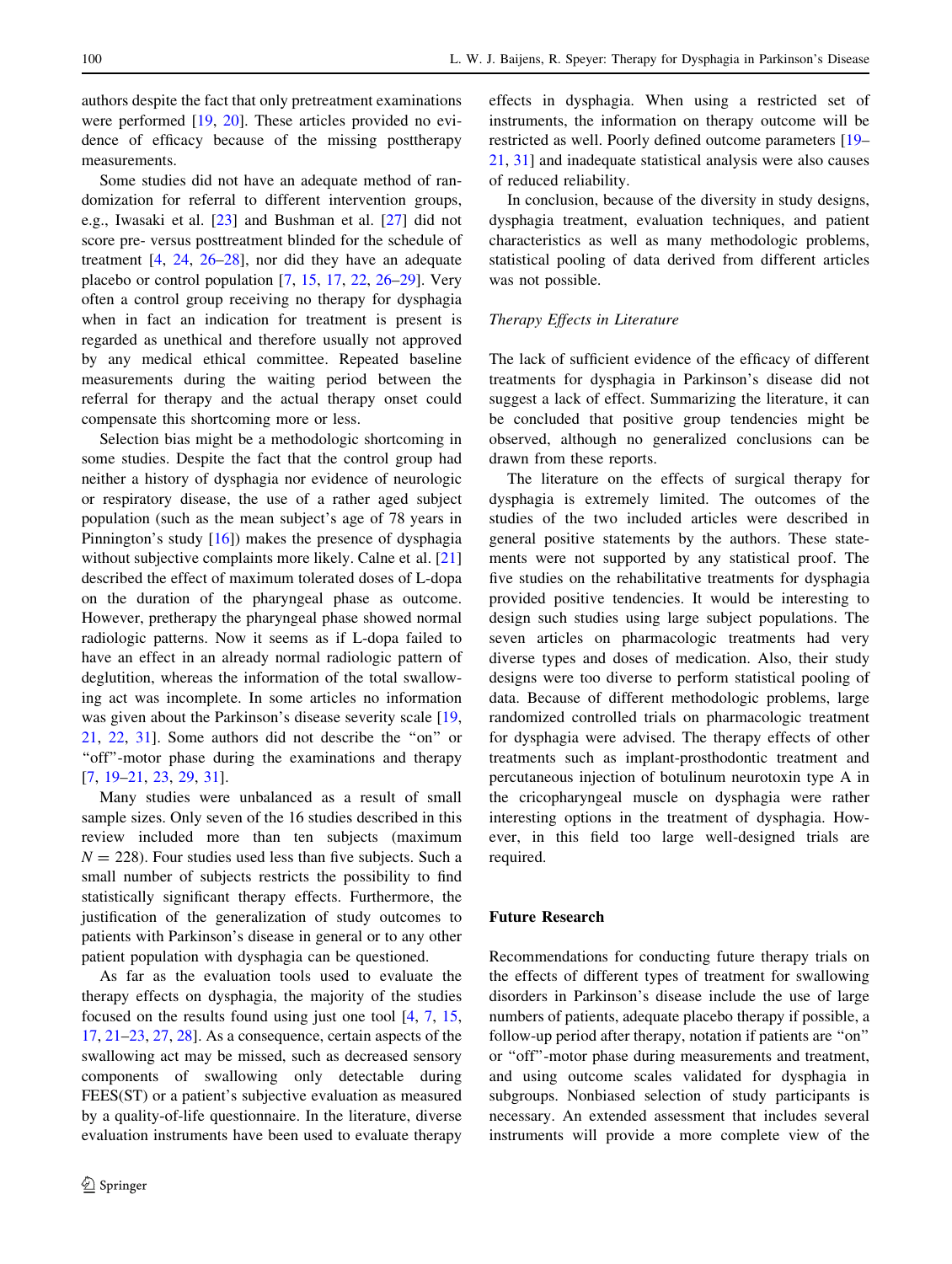<span id="page-10-0"></span>complexity of therapy effects in dysphagia. An assessment of therapy results might include a quality-of-life measurement, an evaluation of the nutrition intake, an oral motor function test, a FEES, and/or videofluoroscopy of swallowing. Such a multidimensional assessment of the swallowing function pre- and posttherapy is advised because of the complementary aspects of different assessment tools. When using visuoperceptual rating of, for example, videofluoroscopic recordings, an expert panel should be used, blinded to group of therapy as well as to pre- or posttherapy conditions.

It can be concluded that large randomized controlled trials with a multidimensional swallowing assessment are necessary to assess the effectiveness of the different types of dysphagia treatments in Parkinson's disease.

Open Access This article is distributed under the terms of the Creative Commons Attribution Noncommercial License which permits any noncommercial use, distribution, and reproduction in any medium, provided the original author(s) and source are credited.

#### References

- 1. Ali GN, Wallace KL, Schwartz R, Decarle DJ, Zagami AS, Cook IJ. Mechanisms of oral-pharyngeal dysphagia in patients with Parkinson's disease. Gastroenterology. 1996;110:383–92. doi: [10.1053/gast.1996.v110.pm8566584.](http://dx.doi.org/10.1053/gast.1996.v110.pm8566584)
- 2. Clarke CE, Gullaksen E, Macdonald S, Lowe F. Referral criteria for speech and language therapy assessment of dysphagia caused by idiopathic Parkinson's disease. Acta Neurol Scand. 1998;97:27–35.
- 3. Coates C, Bakheit AMO. Dysphagia in Parkinson's disease. Eur Neurol. 1997;38:49–52. doi:[10.1159/000112902.](http://dx.doi.org/10.1159/000112902)
- 4. Nagaya M, Kachi T, Yamada T. Effect of swallowing training on swallowing disorders in Parkinson's disease. Scand J Rehabil Med. 2000;32:11–5. doi[:10.1159/000112902](http://dx.doi.org/10.1159/000112902).
- 5. Deane KHO, Whurr R, Clarke CE, Playford ED, Ben-shlomo Y. Non-pharmacological therapies for dysphagia in Parkinson's disease. Cochrane Database Syst Rev. 2001;1:CD002816. Review.
- 6. Robbins J, Gensler G, Hind J, Logemann JA, Lindblad AS, Brandt D, et al. Comparison of 2 interventions for liquid aspiration on pneumonia incidence. Ann Intern Med. 2008;148: 509–18.
- 7. Logemann JA, Gensler G, Robbins J, Lindblad AS, Brandt D, Hind JA, et al. A randomized study of three interventions for aspiration of thin liquids in patients with dementia or Parkinson's disease. J Speech Lang Hear Res. 2008;51:173–83. doi[:10.1044/](http://dx.doi.org/10.1044/1092-4388(2008/013)) [1092-4388\(2008/013\).](http://dx.doi.org/10.1044/1092-4388(2008/013))
- 8. Burchiel KJ, Anderson VC, Favre J, Hammerstad JP. Comparison of pallidal and subthalamic nucleus deep brain stimulation for advanced Parkinson's disease: results of a randomized, blinded pilot study. Neurosurgery. 1999;45:1375–84. doi[:10.1097/00006](http://dx.doi.org/10.1097/00006123-199912000-00024) [123-199912000-00024](http://dx.doi.org/10.1097/00006123-199912000-00024).
- 9. Bailbé M, Bataille B, Paquereau J, Lavazais S, Vandermarcq P, Gil R. Improvement in swallowing difficulties treated by subcutaneous apomorphine infusion after deep brain stimulation in Parkinson's disease. Rev Neurol (Paris). 2004;160:352–3 [in French].
- 10. Fonda D, Schwarz J, Clinnick S. Parkinsonian medication one hour before meals improves symptomatic swallowing: a case study. Dysphagia. 1995;10:165–6. doi:[10.1007/BF00260971.](http://dx.doi.org/10.1007/BF00260971)
- 11. Lieberman AN, Horowitz L, Redmond P, Pachter L, Lieberman I, Leibowitz M. Dysphagia in Parkinson's disease. Am J Gastroenterol. 1980;74:157–60.
- 12. Siwek J, Gourlay ML, Slawson DC, Shaughnessy AF. How to write an evidence-based clinical review article. Am Fam Physician. 2002;65:251–9.
- 13. Hoehn NM, Yahr MD. Parkinsonism: onset, progression and mortality. Neurology. 1967;17:427–42. doi:[10.1159/000137111.](http://dx.doi.org/10.1159/000137111)
- 14. Wajsbort J. The ''off-on'' phenomenon during treatment of Parkinson's disease with levodopa. J Neurol. 1997;215:59–66. doi: [10.1007/BF00312550.](http://dx.doi.org/10.1007/BF00312550)
- 15. El Sharkawi A, Ramig L, Logemann JA, Pauloski BR, Rademaker AW, Smith CH, et al. Swallowing and voice effects of Lee Silverman Voice Treatment (LSVT): a pilot study. J Neurol Neurosurg Psychiatry. 2002;72:31–6. doi[:10.1136/jnnp.72.1.31.](http://dx.doi.org/10.1136/jnnp.72.1.31)
- 16. Pinnington LL, Muhiddin KA, Ellis RE, Playford ED. Noninvasive assessment of swallowing and respiration in Parkinson's disease. J Neurol. 2000;247:773–7. doi[:10.1007/s0041500](http://dx.doi.org/10.1007/s004150070091) [70091.](http://dx.doi.org/10.1007/s004150070091)
- 17. Troche MS, Sapienza CM, Rosenbek JC. Effects of bolus consistency on timing and safety of swallow in patients with Parkinson's disease. Dysphagia. 2008;23:26–32. doi[:10.1007/](http://dx.doi.org/10.1007/s00455-007-9090-7) [s00455-007-9090-7](http://dx.doi.org/10.1007/s00455-007-9090-7).
- 18. Rosenbek JC, Robbins JA, Roecker EB, Coyle JL, Wood JL. A penetration-aspiration scale. Dysphagia. 1996;11:93–8. doi: [10.1007/BF00417897.](http://dx.doi.org/10.1007/BF00417897)
- 19. Born LJ, Harned RH, Rikkers LF, Pfeiffer RF, Quigley EM. Cricopharyngeal dysfunction in Parkinson's disease: role in dysphagia and response to myotomy. Mov Disord. 1996;11:53–8. doi:[10.1002/mds.870110110](http://dx.doi.org/10.1002/mds.870110110).
- 20. Byrne KG, Pfeiffer R, Quigley EM. Gastrointestinal dysfunction in Parkinson's disease; A report of clinical experience at a single centre. J Clin Gastroenterol. 1994;19:11–6. doi[:10.1097/00004](http://dx.doi.org/10.1097/00004836-199407000-00004) [836-199407000-00004](http://dx.doi.org/10.1097/00004836-199407000-00004).
- 21. Calne DB, Shaw DG, Spiers AS, Stern GM. Swallowing in Parkinsonism. Br J Radiol. 1970;43:456–7.
- 22. Hunter PC, Crameri J, Austin S, Woodward MC, Hughes J. Response of parkinsonian swallowing dysfunction to dopaminergic stimulation. J Neurol Neurosurg Psychiatry. 1997;63: 579–83.
- 23. Iwasaki K, Wang Q, Seki H, Satoh K, Takeda A, Arai H, et al. The effects of the traditional Chinese medicine, ''Banxia Houpo Tang (Hange-Koboku To)'' on the swallowing reflex in Parkinson's disease. Phytomedicine. 2000;7:259–63.
- 24. Lim A, Leow L, Huckabee ML, Frampton C, Anderson T. A pilot study of respiration and swallowing integration in Parkinson's disease: ''on'' and ''off'' levodopa. Dysphagia. 2008;23:76–81. doi:[10.1007/s00455-007-9100-9.](http://dx.doi.org/10.1007/s00455-007-9100-9)
- 25. McHorney CA. The SWAL-QOL and SWAL-CARE outcomes tool for oropharyngeal dysphagia in adults. III: Documentation of reliability and validity. Dysphagia. 2002;17:97–114. doi: [10.1007/s00455-001-0109-1](http://dx.doi.org/10.1007/s00455-001-0109-1).
- 26. Tison F, Wiart L, Guatterie M, Fouillet N, Lozano V, Henry P, et al. Effects of central dopaminergic stimulation by apomorphine on swallowing disorders in Parkinson's disease. Mov Disord. 1996;11:729–32. doi[:10.1002/mds.870110622.](http://dx.doi.org/10.1002/mds.870110622)
- 27. Bushmann M, Dobmeyer SM, Leeker L, Perlmutter JS. Swallowing abnormalities and their response to treatment in Parkinson's disease. Neurology. 1989;39:1309–14.
- 28. Fuh JL, Lee RC, Wang SJ, Lin CH, Wang PN, Chiang JH, et al. Swallowing difficulty in Parkinson's disease. Clin Neurol Neurosurg. 1997;99:106–12. doi[:10.1016/S0303-8467\(97\)00606-9.](http://dx.doi.org/10.1016/S0303-8467(97)00606-9)